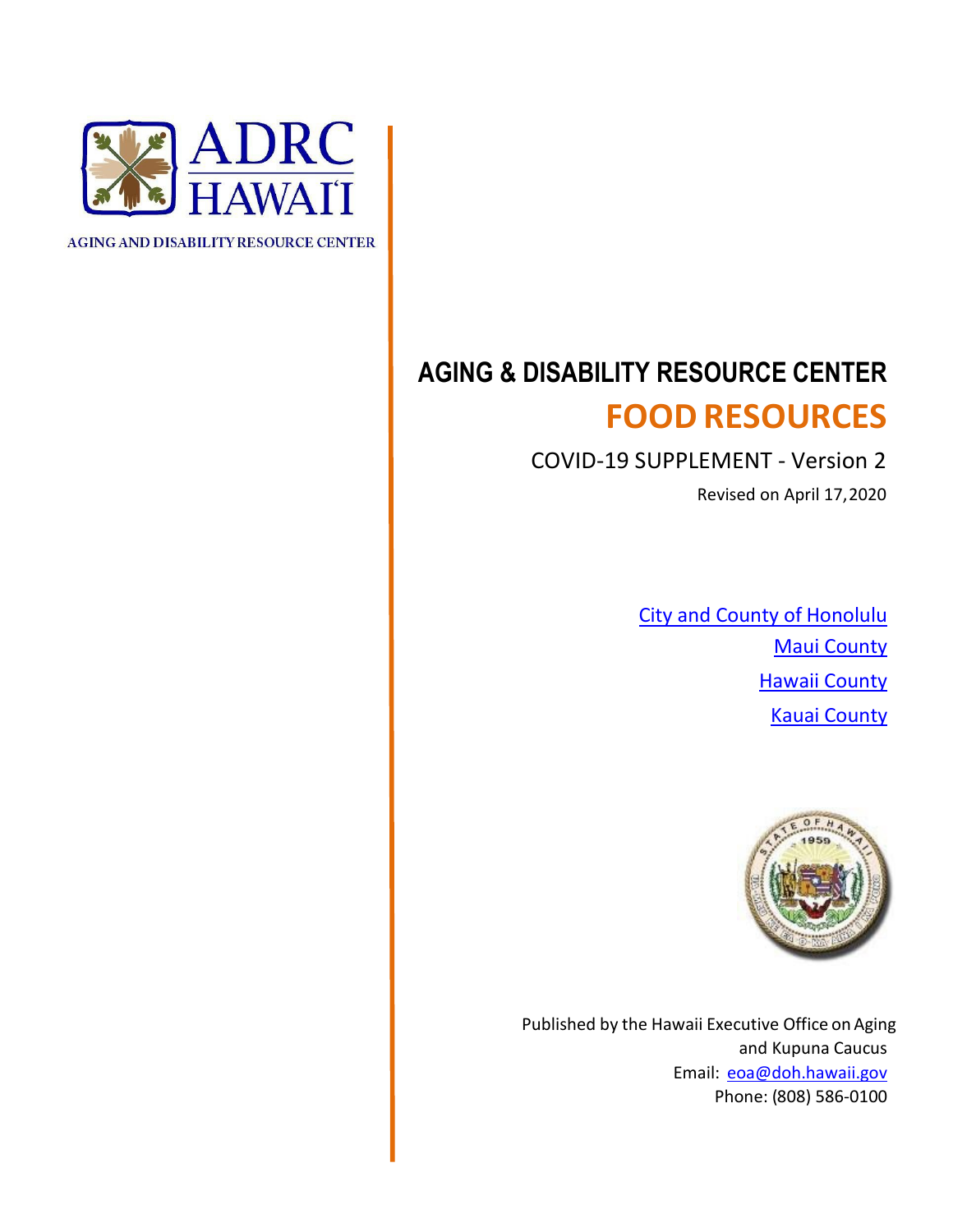## *Aloha,*

*The Executive Office on Aging is pleased to provide the Aging and Disability Resource Center Food Resources Guide (COVID-19 Supplement). Due to Governor Ige's Executive Order to shelter at home during the COVID-19 pandemic, food resources have become an essential need for older adults and persons with disabilities.*

*Organizations have altered services available to participants due to social distancing; this listing describes services currently available. The resources are divided by county in the following order: City and County of Honolulu, Maui County, Hawaii County and Kauai County.*

*This listing is for individuals and may be printed for your use.*

*If you require further assistance, please contact your local Aging and Disability Resource Center at (808) 643-2372.*

*Please stay safe and healthy!* 

*Mahalo. Caroline Cadirao Director, Executive Office on Aging*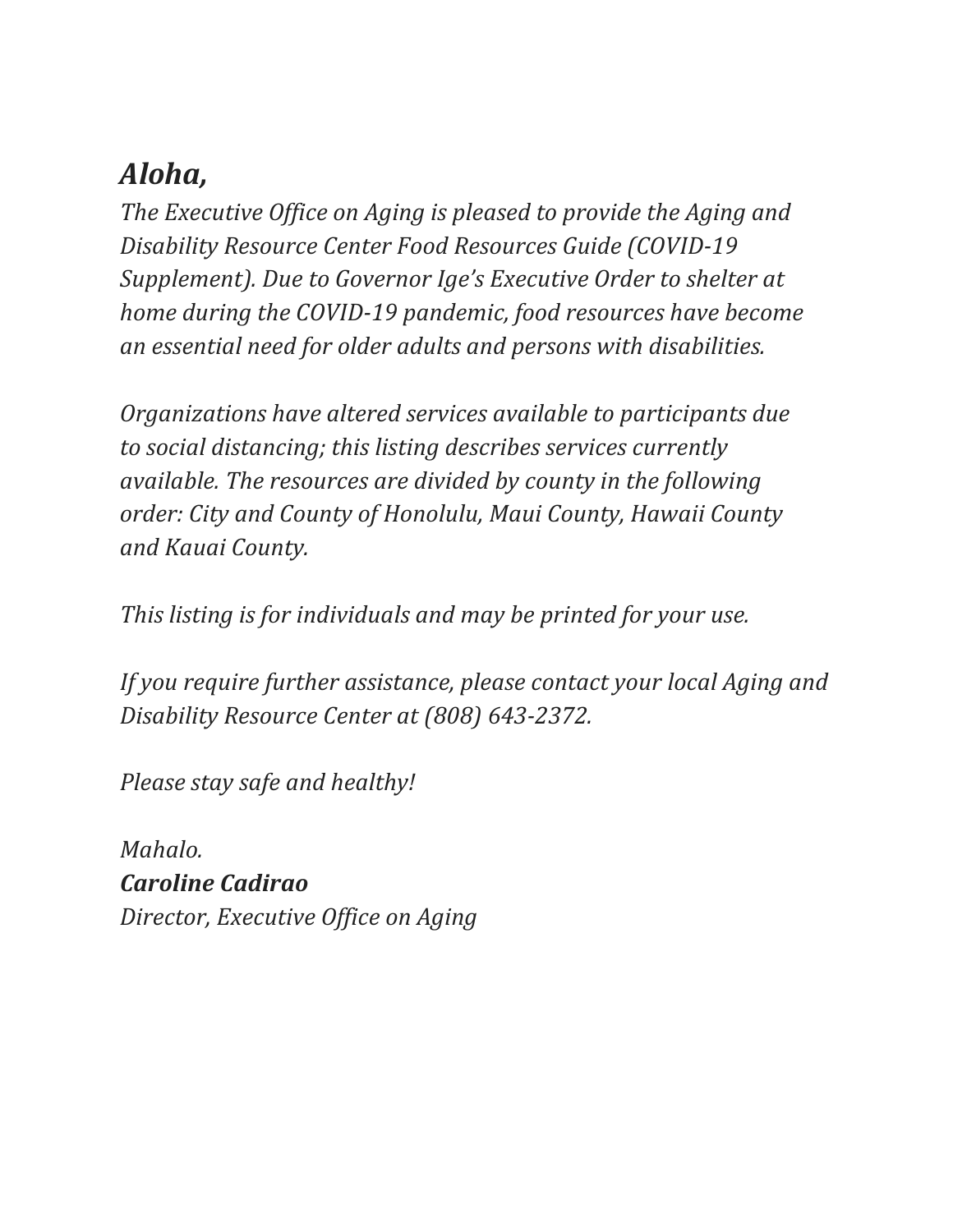# **Table of Contents**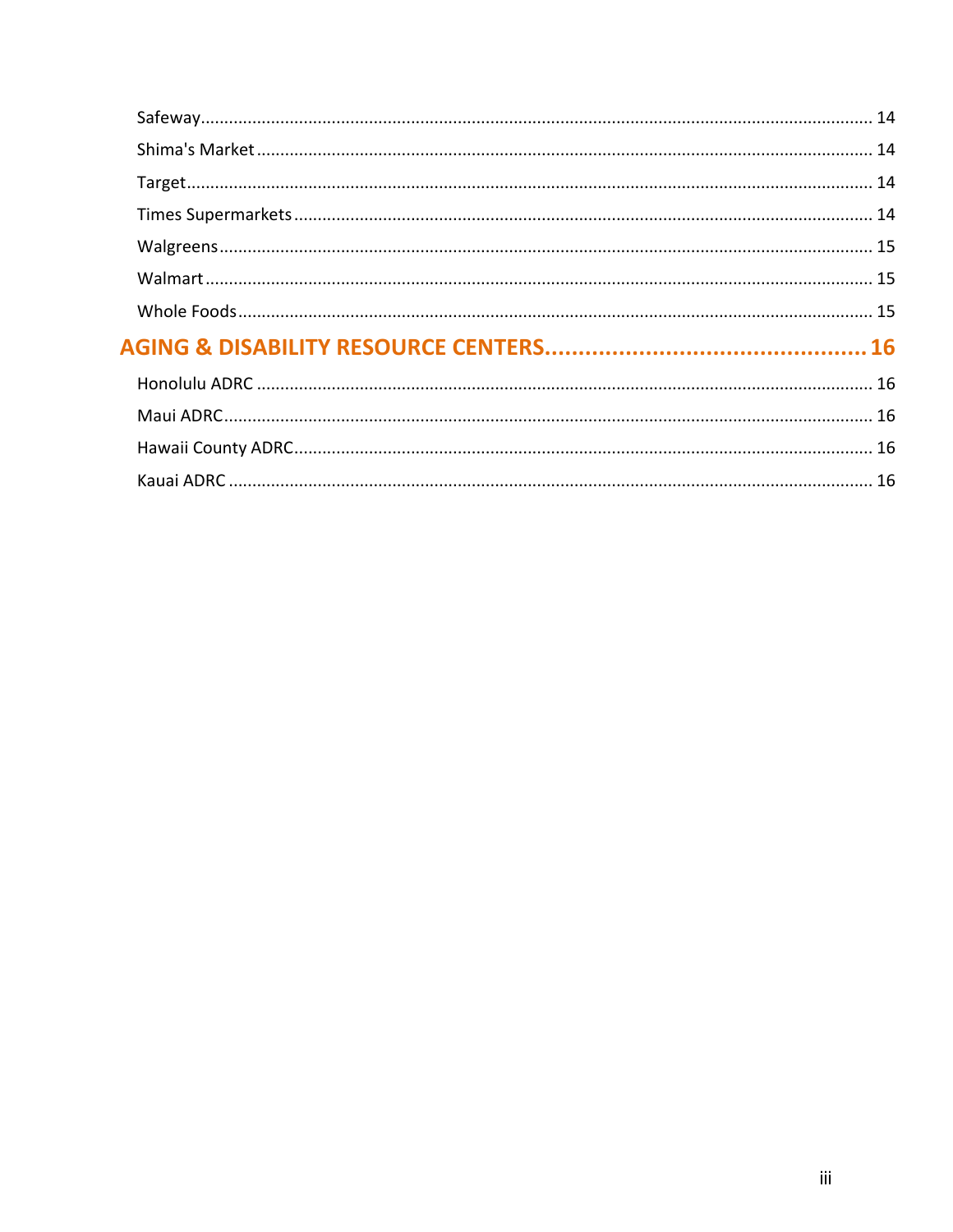# <span id="page-5-0"></span>**HONOLULU COUNTY**

### <span id="page-5-1"></span>**AARP Community Connections Mutual Aid Groups – Grocery Pickup** <https://aarpcommunityconnections.org/>

Mutual aid groups are informal groups of volunteers that band together to find effective ways to support people living in the community who are most in need. Mutual aid can include picking up groceries, providing financial assistance, or lending emotional support to your neighbors.

### <span id="page-5-2"></span>**Arcadia Home Health Services, Meal Delivery Service**

<https://arcadia.org/home-health>

Phone: (808) 533-5416

Private pay meal delivery service to persons 62 years or older. Hot lunch and dinners are delivered to you or your loved one's home from Monday to Friday (except holidays). Meals are delivered one time per day. Delivery areas are from Nuuanu to Hawaii Kai.

### <span id="page-5-3"></span>**Hawaii Department of Human Services – Statewide, SNAP**

<https://humanservices.hawaii.gov/> Phone: (855) 643-1643

The Supplemental Nutrition Assistance Program (SNAP) is a federal program administered by the Hawaii Department of Human Services. The SNAP program provides crucial food and nutritional support to qualifying low-income and needy households, and those making the transition from welfare to self-sufficiency. Hawaii residents seeking SNAP assistance must fill out a standard benefits application. If you are applying for the first time, please use application form on the DHS website. Once completed, you may print and sign, then mail it, email it, or drop it off at a processing center.

### <span id="page-5-4"></span>**Hawaii Farm Bureau – Farm to Car, Food Resource**

[www.hfbf.org](http://www.hfbf.org/) Phone: (808) 848-2074

Farm to Car is a pilot program created by the Hawaii Farm Bureau to help meet the demand for fresh, locally grown produce and to support our hard-working farmers. Visit our online marketplace for items, prices, and availability which are updated frequently throughout the week. Orders must be prepaid through online marketplace.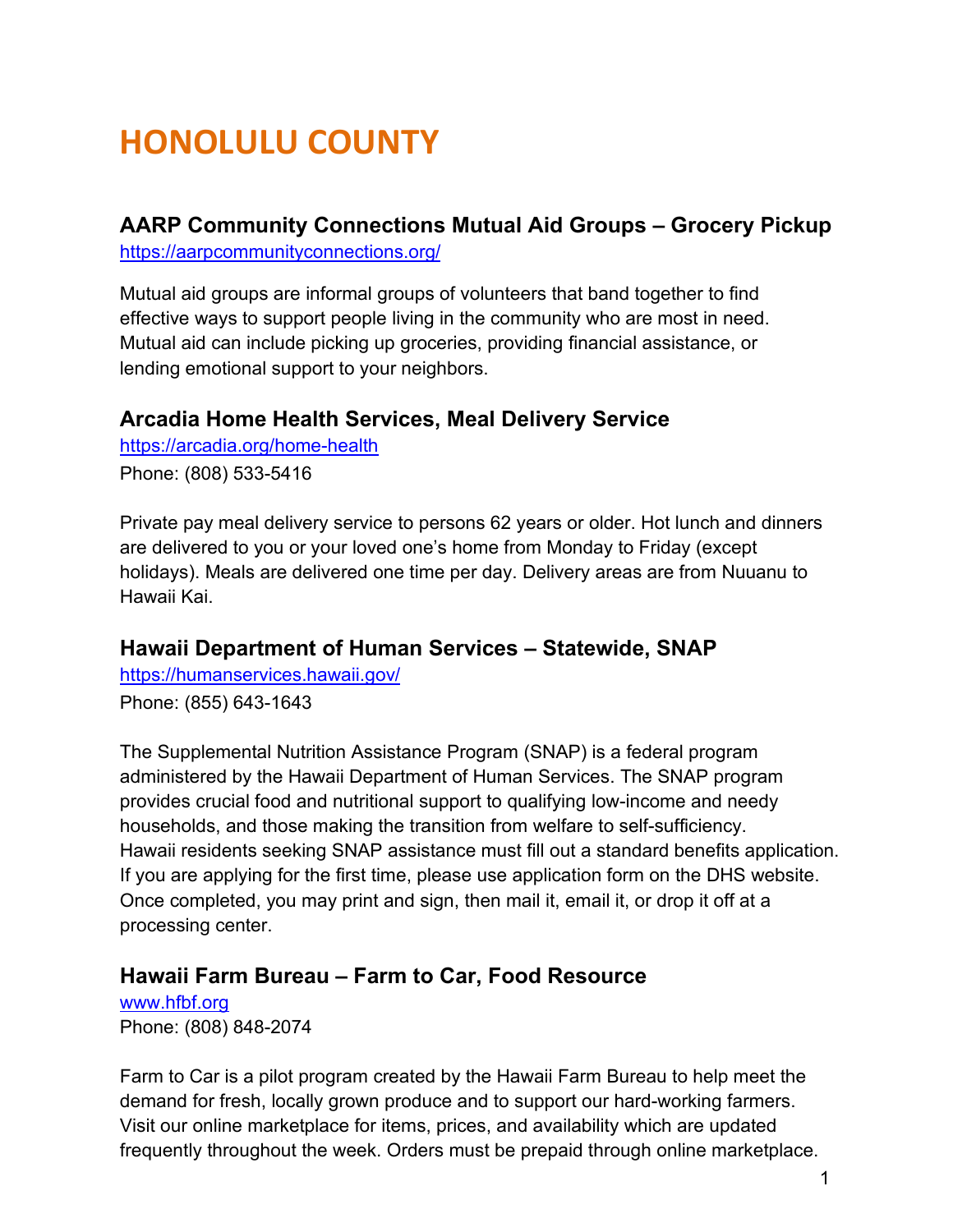Online marketplace opens on Sundays and Thursdays at noon. Orders will be available for pickup from 9 am – 12pm, Wednesdays (Thursday orders) and Saturdays (Sunday orders) at the Neal S. Blaisdell Center, along Ward Ave., next to Box Office (Address: 777 Ward Ave. Honolulu, HI 96814).

### <span id="page-6-0"></span>**Hawaii Foodbank - Senior Food Box, Food Resource**

[www.hawaiifoodbank.org/csfp](http://www.hawaiifoodbank.org/csfp) (808) 954-7868

The Commodity Supplemental Food Program (CSFP), otherwise known as the Senior Food Box Program, provides low income elderly persons by supplementing their diets with food. Participants must complete an application, be at least 60 years of age at the time of applying and meet the monthly household income guidelines. Certified participants are eligible to receive one box per month.

### <span id="page-6-1"></span>**Hawaii Meals on Wheels, Meal Service Delivery**

<https://hmow.org/> Phone: (808) 988-6747

Hawaii Meals on Wheels delivers to the most vulnerable clients on Oahu. Over 75% of their meals are medical meals. Hawaii Meals on Wheels provides either a hot meal or a 5-day frozen pack to kupuna. Hawaii Meals on Wheels is accepting new clients but currently it is highly limited, and rates can vary.

### <span id="page-6-2"></span>**[Help is on the Way, Grocery P](https://hihelpisontheway.org/)ickup**

[https://hihelpisontheway.org](https://hihelpisontheway.org/) Phone: (406) 426-1013

Free delivery services for kupuna and others in need. Clients make the arrangements for the pickup of groceries or supplies and provide us with the delivery instructions. Complete the Request Delivery form online.

### <span id="page-6-3"></span>**Keiki to Kupuna, Meal Delivery Service**

Phone: (808) 677-0067 or (808) 379-0982

Keiki to Kupuna offers delivery of 5 frozen meals for \$40 to kupuna and others who do not wish to leave their homes during the COVID-19 Pandemic but who do not qualify for traditional Meals on Wheels service. Delivery area: Pearl City, Honolulu, Waipahu, Ewa, Kapolei, Waianae, Wahiawa. Please call to request meals.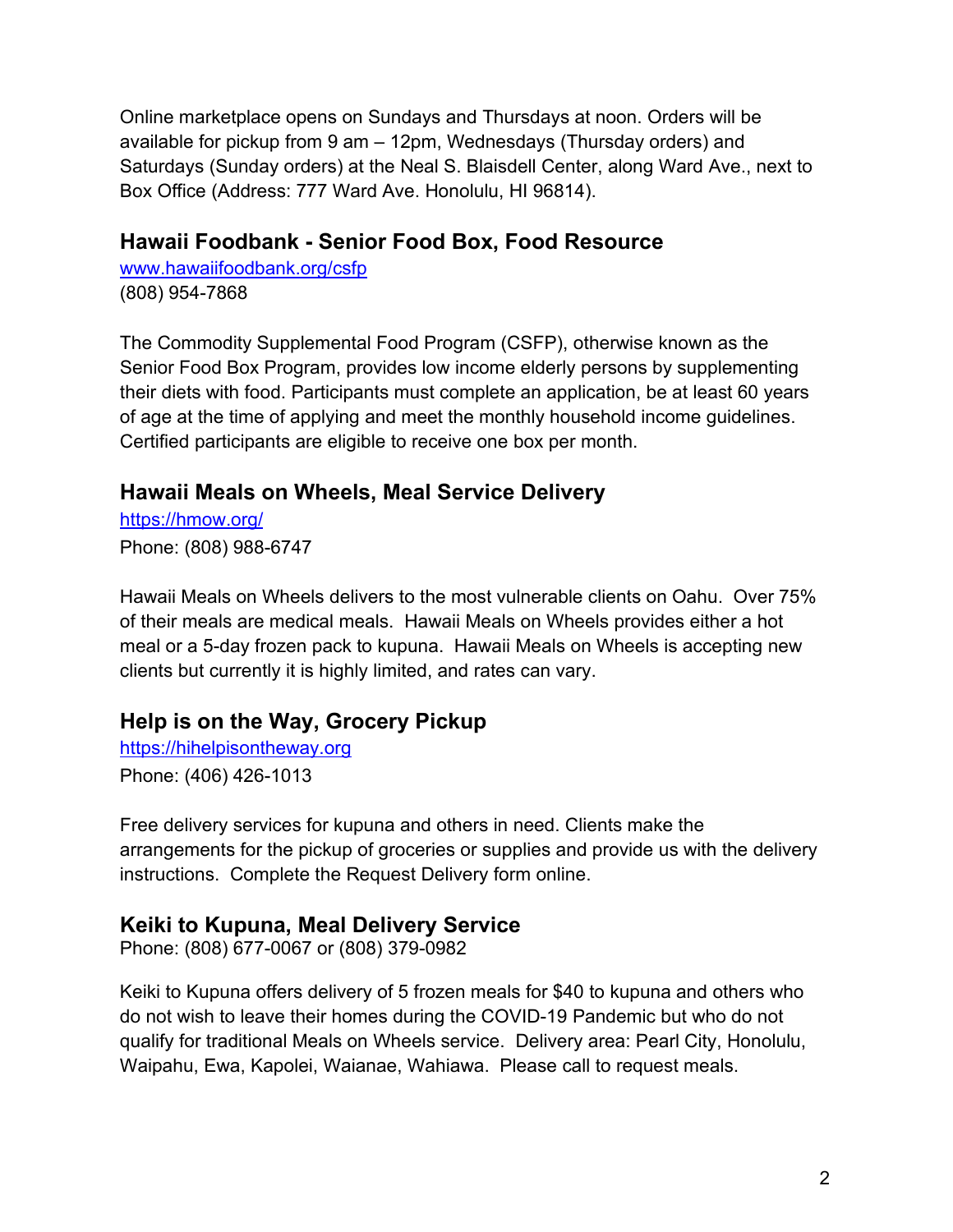## <span id="page-7-0"></span>**Kupuna Kokua, Grocery Pickup**

<https://www.kupunakokua.org/>

Volunteers will pick up and deliver items such as groceries, medications, or meals so that Oahu kupuna can stay at home. The kupuna must pay for their purchase before it is picked up. There is no delivery charge. Go to the website to submit the Request a Delivery form at least two hours prior to the desired pick up time for your items.

### <span id="page-7-1"></span>**Kupuna Needs Project, Grocery Pickup**

<https://hawaiicatholictv.com/kupunaneedsproject> Phone: (808) 202-0820

The Kupuna Needs Project is a service for kupuna (62 years or older) and immunocompromised individuals on Oahu, who are at risk of the dangers of the COVID- 19 virus, to get necessities such as food, toiletries, and cleaning supplies delivered to their residence. The service is available daily from 12 PM to 8 PM.

### <span id="page-7-2"></span>**Lanakila Meals on Wheels, Meal Pickup Service**

<https://www.lanakilapacific.org/senior-services/meals-on-wheels/> Phone: (808) 356-8519

Private pay food service. Meals are purchased in sets of 5 frozen meals per week. Please call or email: [mow@lanikilapacific.org](mailto:mow@lanikilapacific.org) for more information.

### <span id="page-7-3"></span>**Lunalilo Home, Meal Delivery or Pickup Service**

<https://www.lunalilo.org/services/meals-to-go> Phone: (808) 395-1000 extension 221

Private pay food service program for kupuna age 60 years or older living in East Oahu. All hot items are individually packaged in microwavable containers. Special dietary meals available. Delivery or pick up. Please call for pricing and menu. Delivery area: Hawaii Kai, Kuliouou, Kaimuki, and Waimanalo.

### <span id="page-7-4"></span>**Malama Meals, Meal Delivery Service**

[https://Malamameals.org](https://malamameals.org/) Phone: (808) 943-6325

Daily meal delivery or pickup service to kupuna dwellings who have at least 10 individuals who are elderly and/or disabled. One meal per individual per day. The meals are at no cost to the kupuna. There are no special dietary meals. Please call or apply online.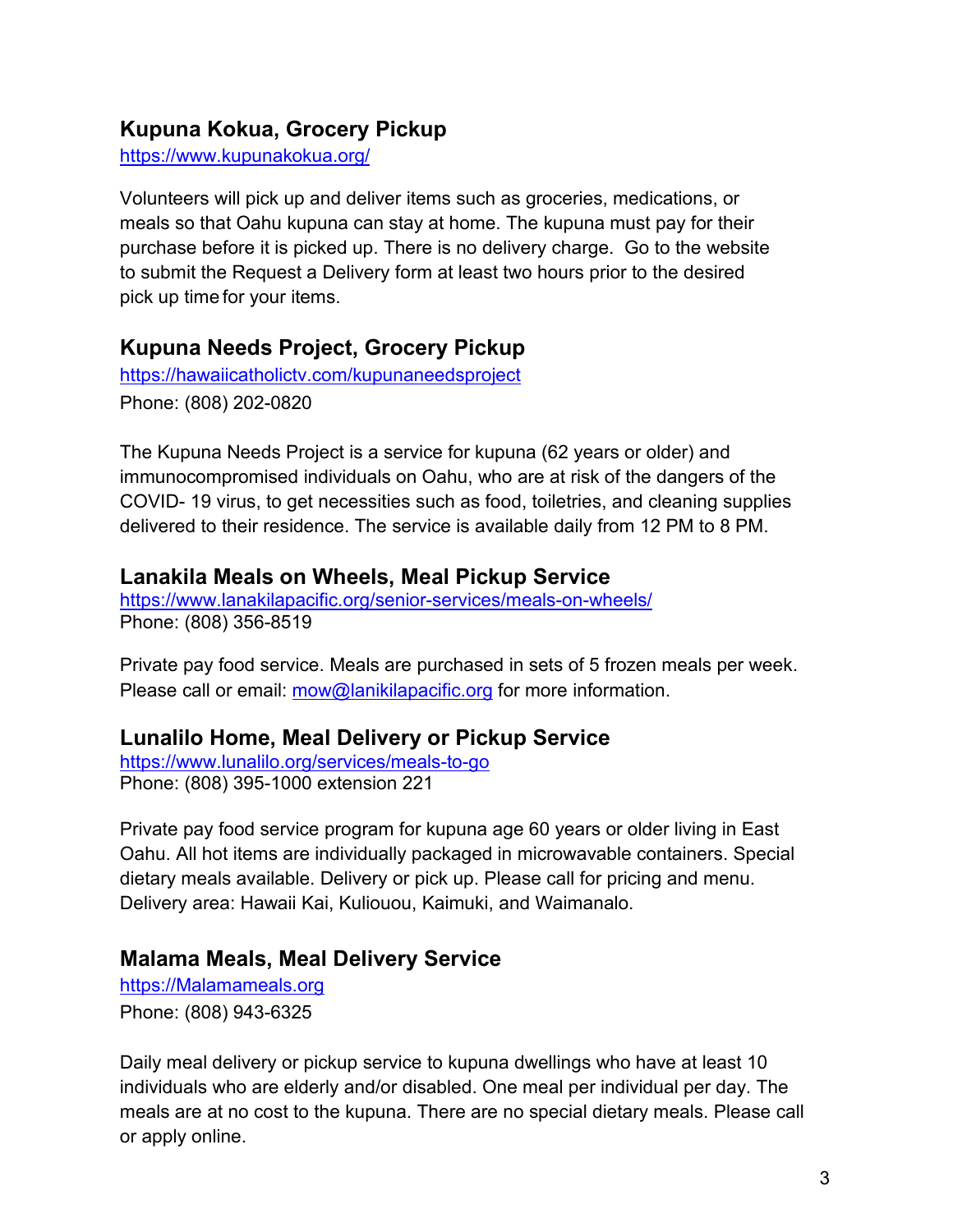## <span id="page-8-0"></span>**Na Kupuna Makamae Center, Food Resource**

Phone: (808) 773-7047

Food is available on a first-come, first service basis. Supplies are limited. The pick up location: 653 Ala Moana Boulevard, Honolulu, HI 96813. Pickup date and time: Friday, April 24th from 12 noon to 2:30 PM

### <span id="page-8-1"></span>**Our Kupuna – Grocery Pickup**

<https://www.ourkupuna.com/> Phone: (808) 400-4506

Our Kupuna is a free service provided by volunteers interested in helping kupuna in their community. The volunteer is matched to a kupuna (over age 65 years old). The volunteer will check in with the kupuna once a week and shop for food and necessary supplies, so the kupuna does not have to leave their home. The kupuna is responsible for reimbursing the sponsor for the cost of the items via cash/check (no credit cards allowed). To access the service, Kupuna will need to apply online.

## <span id="page-8-2"></span>**Palolo Meals-to-Go, Meals Delivery or Pickup Service**

[palolohome.org/pch-services/](http://palolohome.org/pch-services/)  (808) 739-6031

Nutritious meals are available frozen and can be purchased in bulk. Kupuna (age 60 or older) can choose from a variety of meals, including special dietary meals. Frozen meals can be delivered or picked up directly from Palolo Chinese Home. Delivery Areas: Palolo, Kaimuki, Ainakoa, and Kahala.

### <span id="page-8-3"></span>**The Pantry (Oahu only), Food Resource**

[https://thepantry.org](https://thepantry.org/)

The Pantry is a distribution center where kupuna and their families can get food for free. Once a week, kupuna can place an online order for 10 items. Pickup order

onsite, no delivery option. Pickup location is 2522 Rose Street, Honolulu, HI 96819. For more information please email: [info@thepantry.org](mailto:info@thepantry.org)

### <span id="page-8-4"></span>**Purple Van Food Program, Food Resource**

[http://theprivatesectorhawaii.org](http://theprivatesectorhawaii.org/) Phone: (808) 638-9627

The Purple Van Food Distribution Program targets elderly, disabled, and homeless individuals living on the North Shore of Oahu. Volunteers prepare 60 boxes of food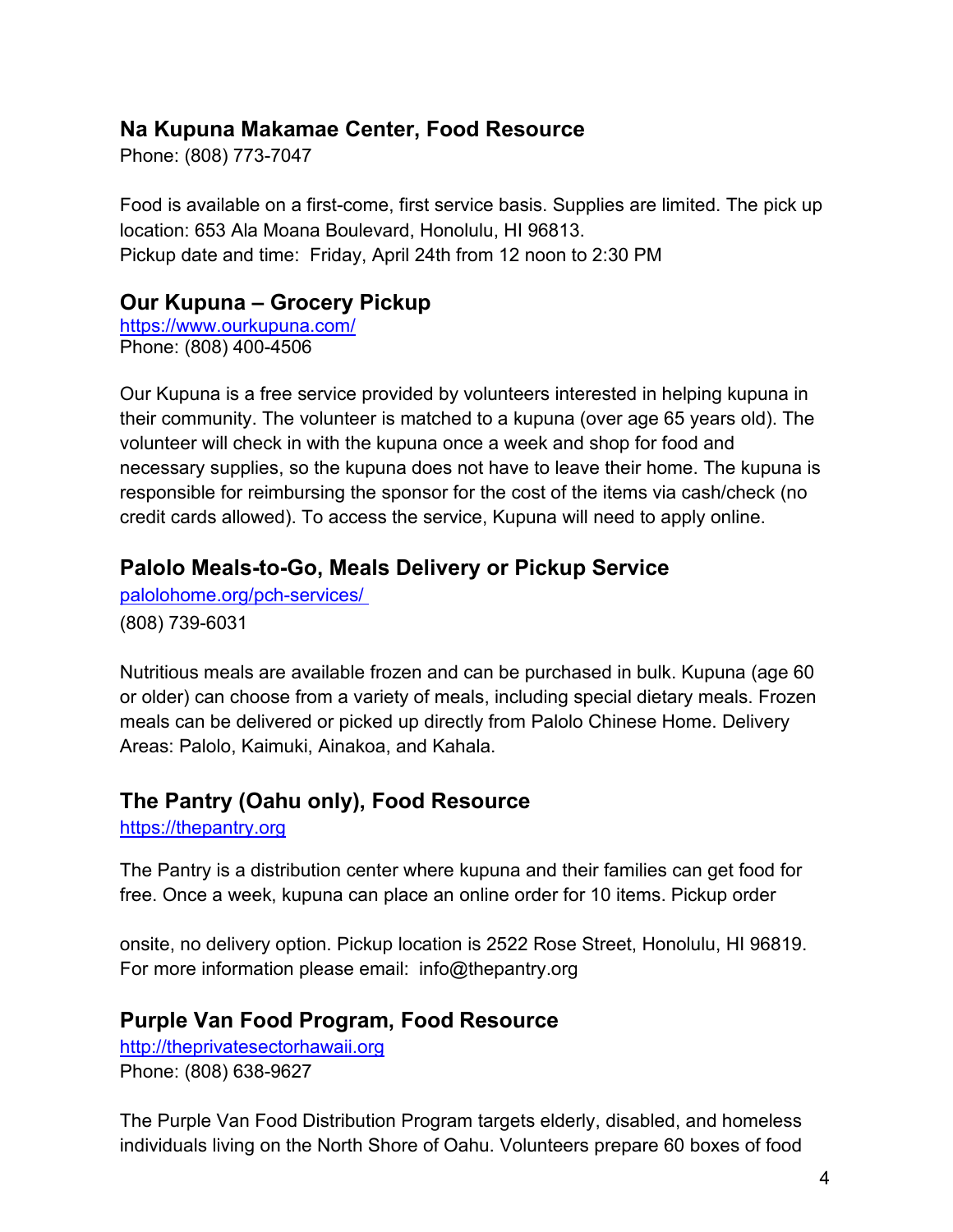weekly and deliver the boxes to those who have requested one. Please call to request a box.

### <span id="page-9-0"></span>**Salvation Army Kroc Center, Food Resource**

[https://www.salvationarmyusa.org](https://www.salvationarmyusa.org/) Phone: (808) 682-5505

The Salvation Army distribution of meals and food bags each week to kupuna, keiki, and families in need from Kapolei, Makakilo, Nanakuli out to the Waianae Coast. Please call for more information.

### <span id="page-9-1"></span>**Share Aloha Challenge, Meal Delivery Service**

<https://www.showalohachallenge.com/> Phone: (808) 547-6501

Home-delivered meals to kupuna age 60 or older with an underlying health condition who has limited family support to prepare meals or no reliable transportation. Please call to see if you qualify for free home-delivered meals.

### <span id="page-9-2"></span>**Touch a Heart, Meal Pickup Service**

[www.touchahearthawaii.org](http://www.touchahearthawaii.org/) Phone: (808) 779-7083

The weekly Kupuna & Family Meal Program (3-meal dinner pack) is available for pickup each Wednesday from 11 AM to 1 PM at Kalihi Union Church. All meals can be refrigerated and/or frozen. To place an order, please complete our online form.

## <span id="page-9-3"></span>**MAUI COUNTY**

### <span id="page-9-4"></span>**AARP Community Connections Mutual Aid Groups - Food Resource** <https://aarpcommunityconnections.org/>

Mutual aid groups are informal groups of volunteers that band together to find effective ways to support people living in the community who are most in need. Mutual aid can include picking up groceries, providing financial assistance, or lending emotional support to your neighbors.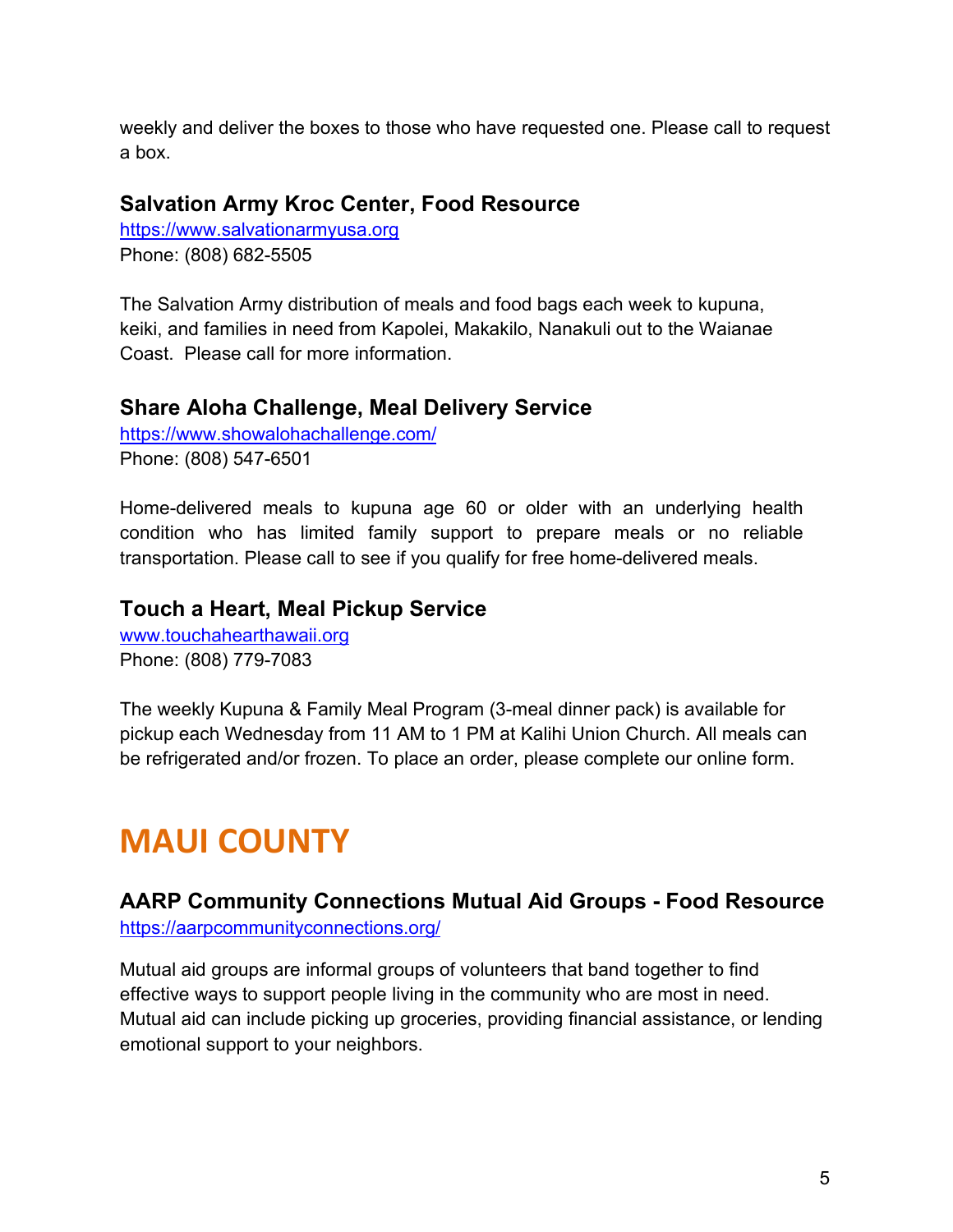### <span id="page-10-0"></span>**Alu Like, Inc. – Meal Delivery Service**

[www.alulike.org](http://www.alulike.org/) Phone: (808) 242-9774

Alu Like provides nutrition and supportive services (recreation, education, promotion of well- being) to independent Native Hawaiians 60 years or older. See their website for COVID-19 virus service update.

### **Hale Mahaolu – Meals Delivery Service**

[www.halemahaolu.org/programs/meals](http://www.halemahaolu.org/programs/meals) Phone: (808) 872-4170

Hale Mahaolu offers home delivered meal service to Wailuku and Kahului residents who may still live an independent lifestyle but are not able to prepare well-balanced meals on a daily basis. The program charges a flat rate per meal and includes the cost of delivery. To apply, please call Hale Mahaolu's Kitchen office at (808) 872-4170.

### <span id="page-10-1"></span>**Hawaii Department of Human Services – Statewide, SNAP**

<https://humanservices.hawaii.gov/> Phone: (855) 643-1643

The Supplemental Nutrition Assistance Program (SNAP) is a federal program administered by the Hawaii Department of Human Services. The SNAP program provides crucial food and nutritional support to qualifying low-income and needy households, and those making the transition from welfare to selfsufficiency. Hawaii residents seeking SNAP assistance must fill out a standard benefits application. If you are applying for the first time, please use application form on the DHS website. Once completed, you may print and sign, then mail it, email it, or drop it off at a processing center.

## <span id="page-10-2"></span>**Maui Food Bank – Food Resource**

[www.mauifoodbank.org](http://www.mauifoodbank.org/) Phone: (808) 243-9500

The Maui Food Bank serves 10,000 people a month who are food insecure. This includes the working poor, children and youth, seniors, the homeless--anyone who is at risk of going hungry. Maui Food Bank through its network of over 100 partner agencies and programs distributes food to the needy in Maui County including the rural communities of Hana, Molokai and Lanai. The Maui Food Bank also provides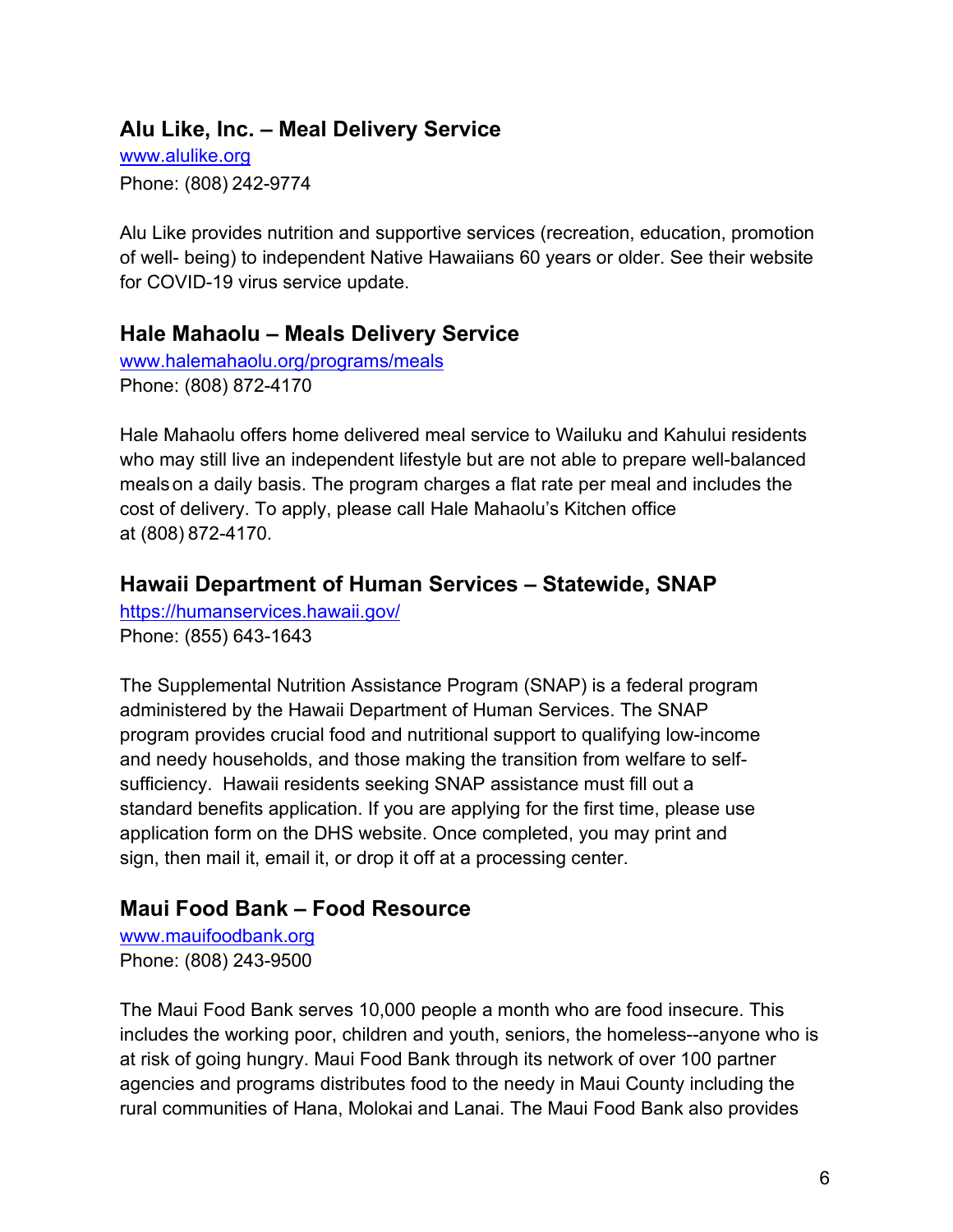outreach for the Supplemental Nutrition Assistance Program (SNAP). Please contact the Maui Food Bank for further information at (808) 243- 9500.

### <span id="page-11-0"></span>**Our Kupuna - Statewide, Food Resource**

<https://www.ourkupuna.com/> Phone: (808) 400-4506

Our Kupuna is a free service provided by volunteers interested in helping kupuna in their community. The volunteer is matched to a kupuna (over age 65 years old). The volunteer will check in with the kupuna once a week and shop for food and necessary supplies, so the kupuna does not have to leave their home. The kupuna is responsible for reimbursing the sponsor for the cost of the items via cash/check (no credit cards allowed). To access the service, Kupuna will need to apply online.

## <span id="page-11-1"></span>**Salvation Army – Kahului, Food Resource**

[www.salvationarmyhawaii.org](http://www.salvationarmyhawaii.org/) Phone: (808) 871-6270, extension 1

The Salvation Army provides services to low income residents. Food boxes are available. The food pantry is open on Wednesdays, from 9:15 AM to 1:30 PM, located at: 45 West Kamehameha Avenue, Kahului, HI 96732. Please call for more information.

### <span id="page-11-2"></span>**Wailuku Union Church, Food Resource**

[wailukuunionchurch.weebly.com/](http://wailukuunionchurch.weebly.com/) Phone: (808) 244-9177

The Wailuku Union Church Food Pantry is opened on Saturdays, 8:30 AM - 11:00 AM. With donations made to the Food Pantry we buy food from the Maui Food Bank which we then distribute. Other contributions come from Ala Lani Methodist Church and Emmanuel Lutheran Church. Hours of the food pantry: Saturday, 8:30 am to 11:00 am.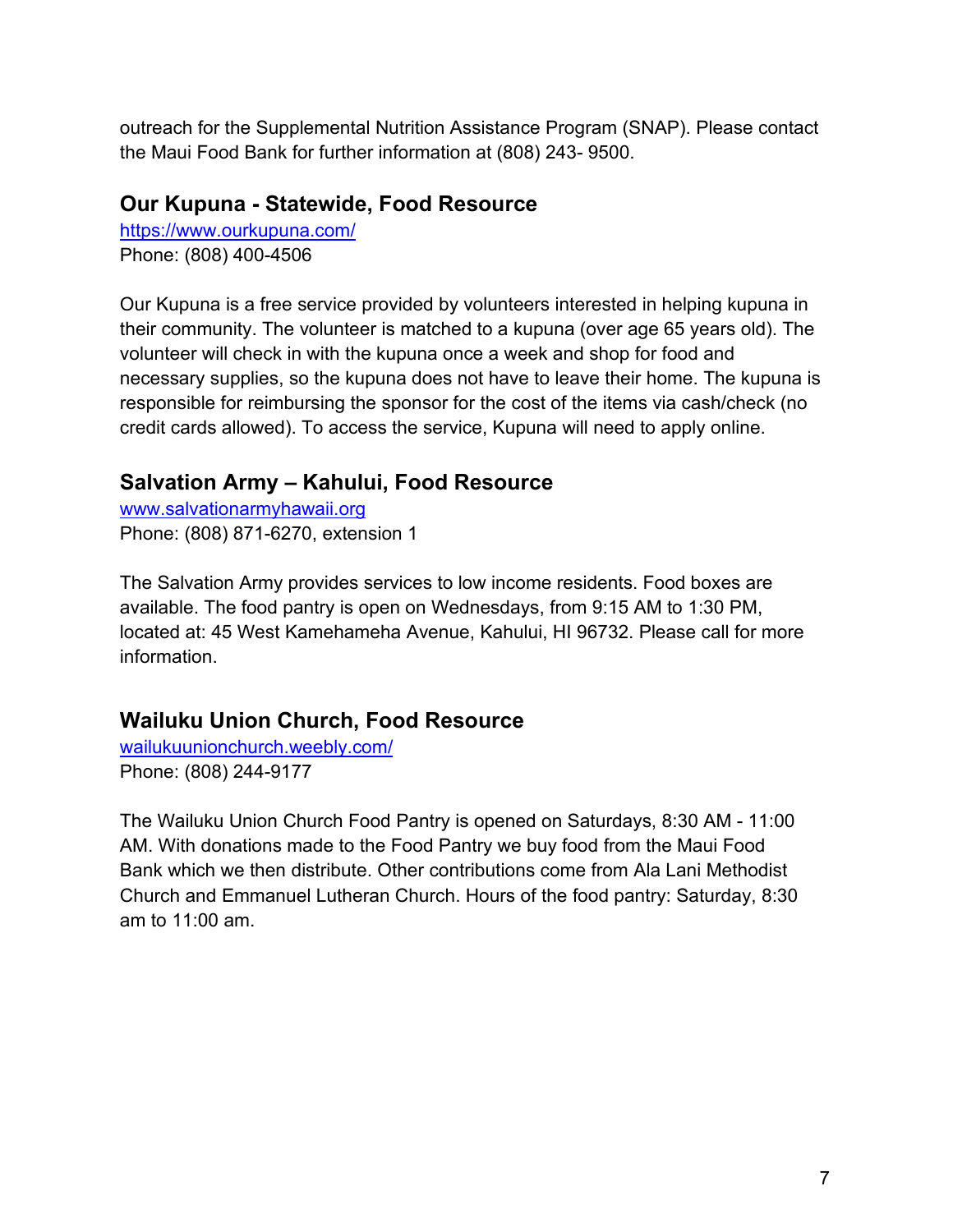# <span id="page-12-0"></span>**HAWAII COUNTY**

## <span id="page-12-1"></span>**AARP Community Connections Mutual Aid Groups - Food Resource**

<https://aarpcommunityconnections.org/>

Mutual aid groups are informal groups of volunteers that band together to find effective ways to support people living in the community who are most in need. Mutual aid can include picking up groceries, providing financial assistance, or lending emotional support to your neighbors.

### **Hawaii County Nutrition Program, Meal Delivery Service**

<https://www.hawaiicounty.gov/departments/parks-and-recreation/elderly-activities> Phone: (808) 961-8726

The Hawaii County Nutrition program provides meals to kupuna who are home bound due to illness or injury. Kupuna must be age 60 and older. Please call for more information.

## <span id="page-12-2"></span>**Hawaii Department of Human Services – Statewide, SNAP**

<https://humanservices.hawaii.gov/> Phone: (855) 643-1643

The Supplemental Nutrition Assistance Program (SNAP) is a federal program administered by the Hawaii Department of Human Services. The SNAP program provides crucial food and nutritional support to qualifying low-income and needy households, and those making the transition from welfare to self-sufficiency. Hawaii residents seeking SNAP assistance must fill out a standard benefits application. If you are applying for the first time, please use application form on the DHS website. Once completed, you may print and sign, then mail it, email it, or drop it off at a processing center.

## <span id="page-12-3"></span>**Ke Ola Pono No Na Kapuna – Hilo, Meal Delivery Service**

[www.alulike.org](http://www.alulike.org/) Phone: (808) 961-2625

Alu Like provides nutrition and supportive services (recreation, education, promotion of well- being) to independent Native Hawaiians 60 years or older. See their website for COVID-19 virus service update.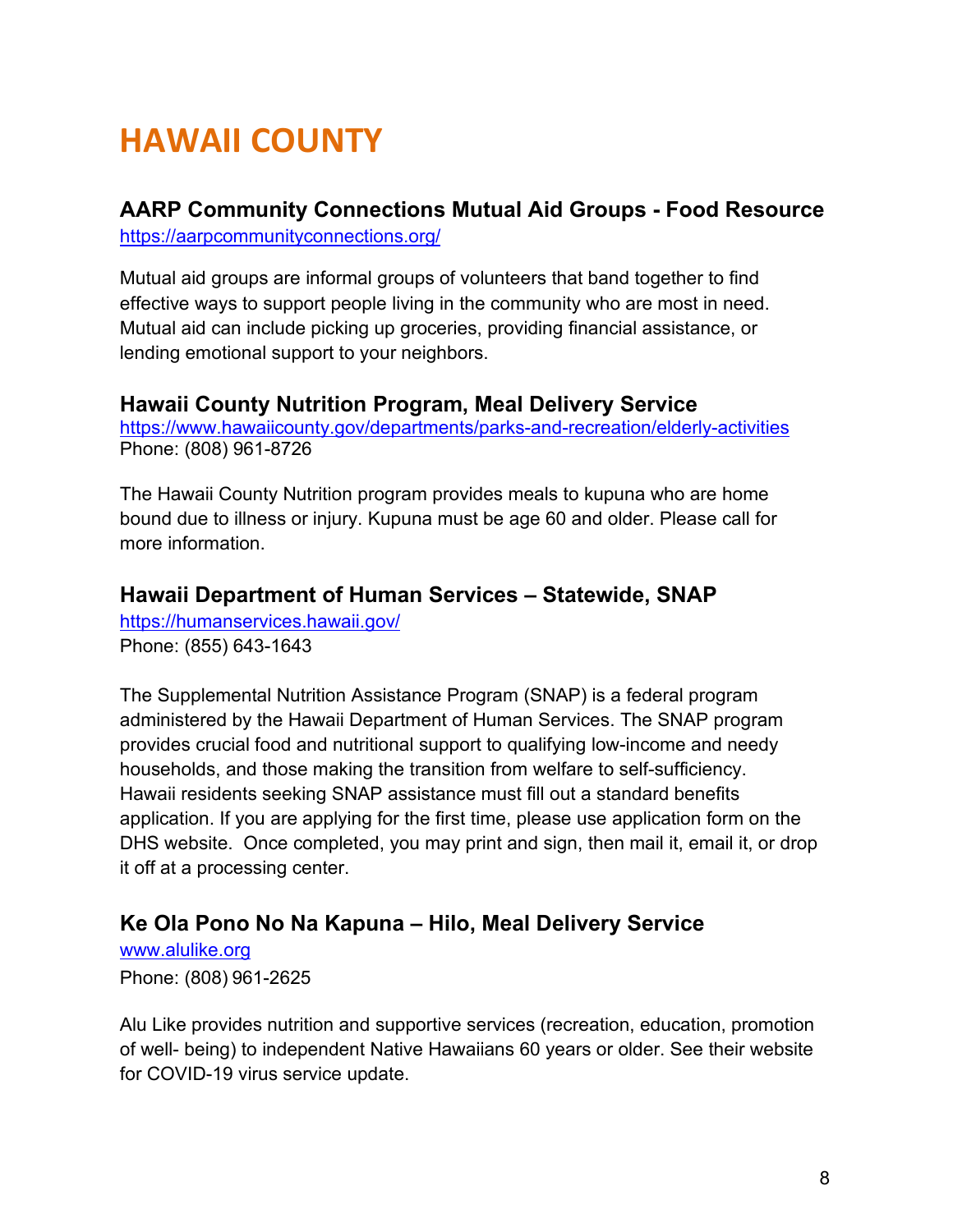### <span id="page-13-0"></span>**Our Kupuna - Statewide, Food Resource**

<https://www.ourkupuna.com/> Phone: (808) 400-4506

Our Kupuna is a free service provided by volunteers interested in helping kupuna in their community. The volunteer is matched to a kupuna (over age 65 years old). The volunteer will check in with the kupuna once a week and shop for food and necessary supplies, so the kupuna does not have to leave their home. The kupuna is responsible for reimbursing the sponsor for the cost of the items via cash/check (no credit cards allowed). To access the service, Kupuna will need to apply online.

### <span id="page-13-1"></span>**St. Jude's Church – Meal Pickup Service**

[http://www.stjudeshawaii.org](http://www.stjudeshawaii.org/) Phone: (808) 939-7000

Take away sack lunch is distributed on Saturdays from 9 AM to 2 PM.

## <span id="page-13-2"></span>**The Food Basket Inc. – Hilo, Food Resource**

[https://www.hawaiifoodbasket.org/](http://www.hawaiifoodbasket.org/) Phone: (808) 933-6030

The Food Basket is an island wide, supplemental food network that collects and distributes nutritious, high quality food to low income households, the working poor, the disabled, the ill, senior citizens, and children. Due to the Coronavirus, please call ahead to food pantries or soup kitchens before visiting as the times and location may have changed in response to the crisis. For more information, please contact us at 933-6030 or fill out the contact form on our website.

## <span id="page-13-3"></span>**The Food Basket Inc. - Kailua-Kona, Food Resource**

<https://www.hawaiifoodbasket.org/> Phone: (808) 322-1418

The Food Basket is an island wide, supplemental food network that collects and distributes nutritious, high quality food to low income households, the working poor, the disabled, the ill, senior citizens, and children. Due to the Coronavirus, please call ahead to food pantries or soup kitchens before visiting as the times and location may have changed in response to the crisis. For more information, please contact us at 808 322-1418 or fill out the contact form on our website.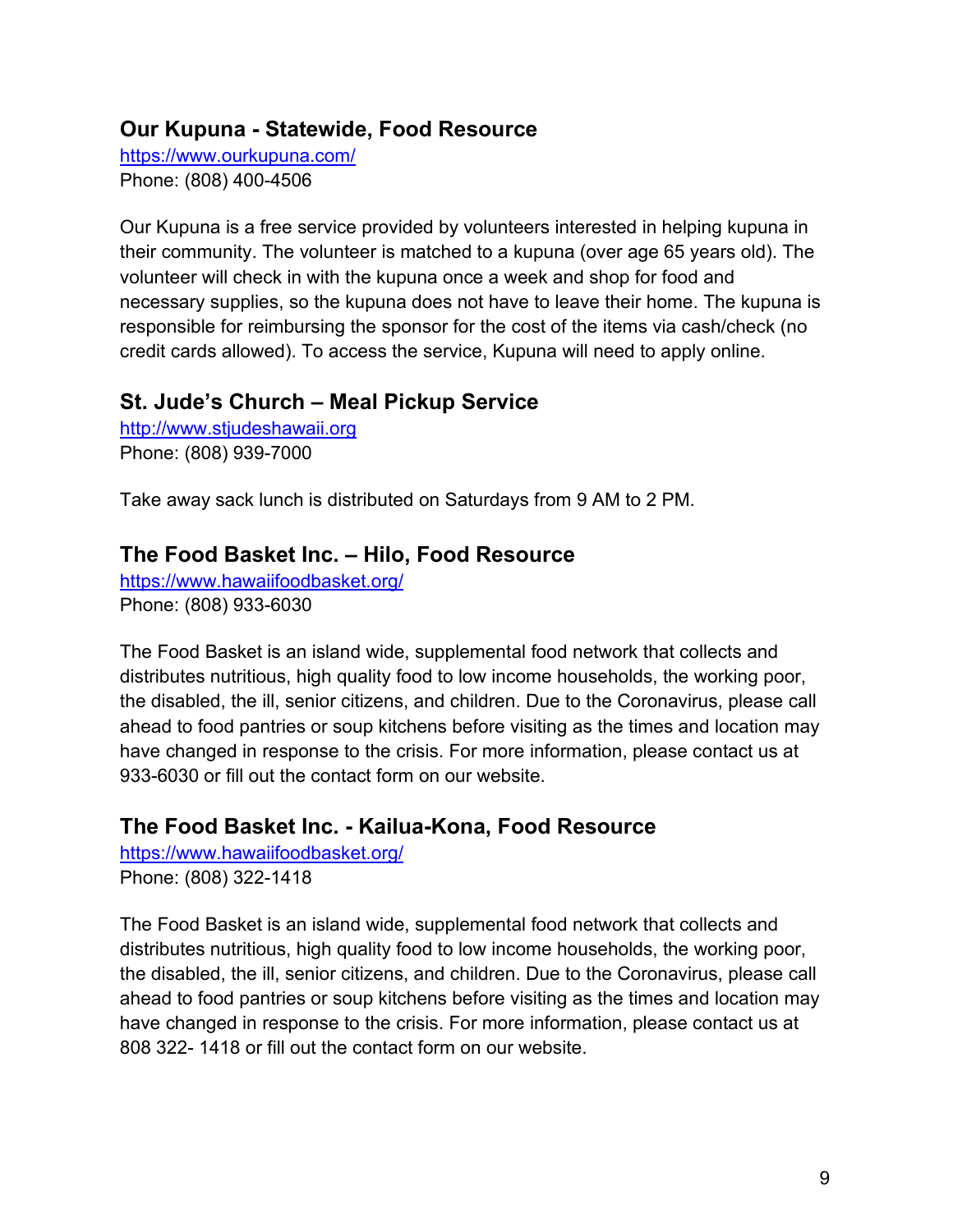# <span id="page-14-0"></span>**KAUAI COUNTY**

## <span id="page-14-1"></span>**AARP Community Connections Mutual Aid Groups - Food Resource**

[https://aarpcommunityconnections.org/](http://aarpcommunityconnections.org/)

Mutual aid groups are informal groups of volunteers that band together to find effective ways to support people living in the community who are most in need. Mutual aid can include picking up groceries, providing financial assistance, or lending emotional support to your neighbors.

## <span id="page-14-2"></span>**Calvary Chapel Lihue, Food Resource**

[www.cclihue.com](http://www.cclihue.com/) Phone: (808) 245-9673

The Calvary Chapel Lihue delivers canned goods to elderly and disabled the 2<sup>nd</sup> Sunday of each month. Please call for information.

### <span id="page-14-3"></span>**Dani's Restaurant, Meal Pickup Service**

Phone: (808) 245-4991

For Kupuna age 65 and older, Dani's restaurant is offering a take-out pancake breakfast from 6 AM to 8 AM, free of charge. Please call to place an order and it will be brought out to your vehicle.

### <span id="page-14-4"></span>**Hawaii Department of Human Services – Statewide, SNAP**

[https://humanservices.hawaii.gov/](http://humanservices.hawaii.gov/) Phone: (855) 643-1643

The Supplemental Nutrition Assistance Program (SNAP) is a federal program administered by the Hawaii Department of Human Services. The SNAP program provides crucial food and nutritional support to qualifying low-income and needy households, and those making the transition from welfare to selfsufficiency. Hawaii residents seeking SNAP assistance must fill out a standard benefits application. If you are applying for the first time, please use application form on the DHS website. Once completed, you may print and sign, then mail it, email it, or drop it off at a processing center.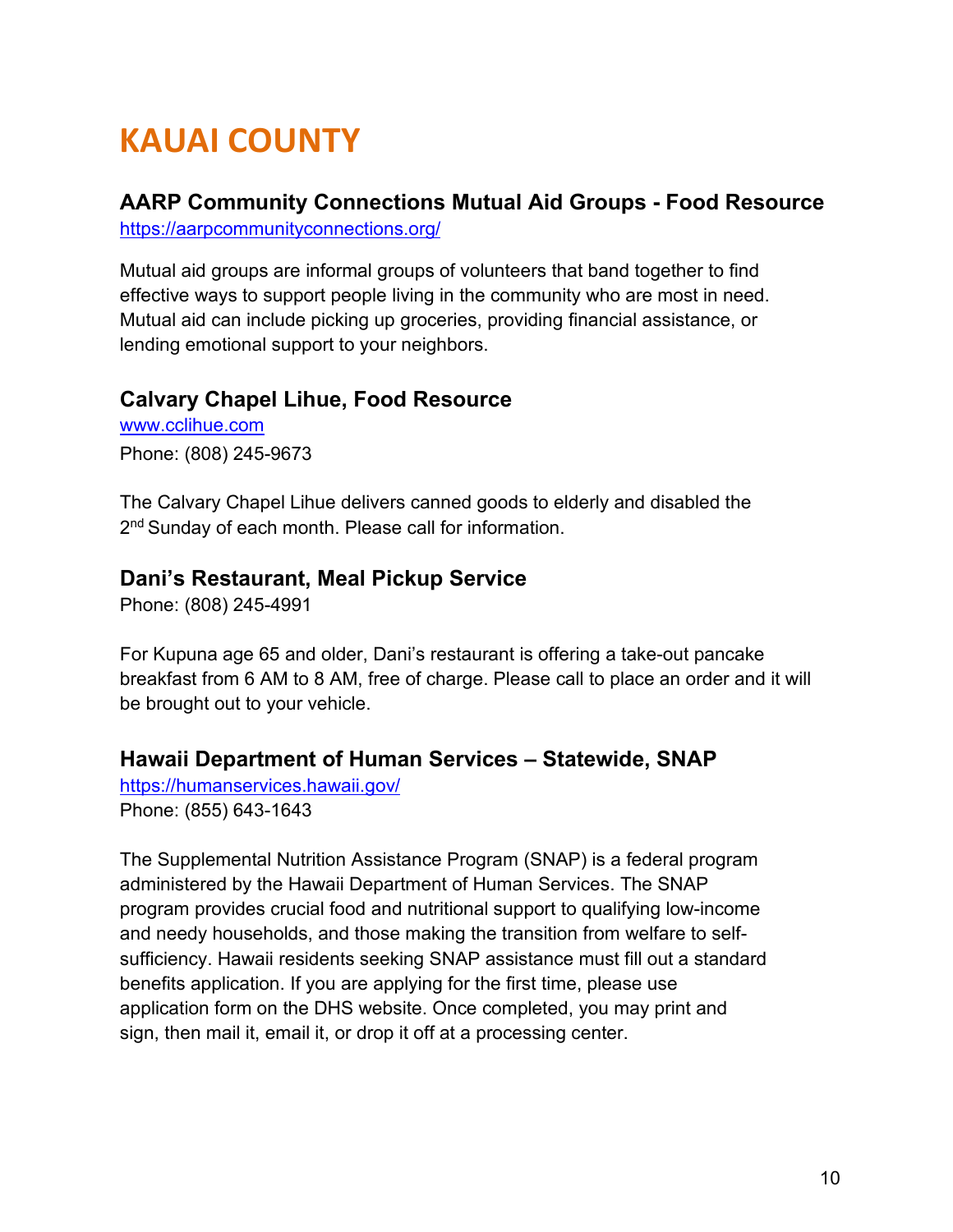### <span id="page-15-0"></span>**Kapaa Missionary Church - Food Pantry, Food Resource**

[https://kapaamissionary.com/ministries#serving](http://kapaamissionary.com/ministries#serving) Phone: (808) 822-5594

The Kapaa Missionary Church Food Pantry distributes grocery boxes every Saturday at 5 PM. For more information, please call (808) 822- 5594.

### <span id="page-15-1"></span>**Kauai Glory Farm, Food Resource**

Phone: (808) 258-5037 (Hannah and James Huang)

Hannah and James Huang own Kauai Glory Farms. They grow fruit and vegetables on five acres and have gardens in Kapaa and Kilauea. They specialize in growing arugula, Asian greens, apple bananas, beets, broccoli raab (Chinese broccoli), carrots, coconuts, corn, cucumber, herbs, guava, lemon, lettuce, papaya, pomelo, tomatoes, and zucchini. To place an order, call or email at [huangzongping1965@yahoo.com](mailto:huangzongping1965@yahoo.com)

### <span id="page-15-2"></span>**Kauai Rainbow Tours, Grocery Pickup Service**

Phone: (808) 635-9009 (Randy)

Randy, a registered nurse, has a service that does private driving. He can also do pickups of prepared foods and medications for the Princeville and Waimea area. Please call him for pricing and to book a service.

### <span id="page-15-3"></span>**Monkey Pod Jam, Food Resource**

[www.monkeypodjam.com](http://www.monkeypodjam.com/) Phone: (808) 378-4208

A selection of \$20, \$30, and \$40 bags. Delivery possible in Lawai area, all others need to pick up. Please call to place order and arrange pick up.

### <span id="page-15-4"></span>**Nonaka Farms, Food Resource**

Phone: (808) 652-0094 (Dean Nonaka)

Free delivery to kupuna located in the Hanapepe Valley area. Please call and place your order.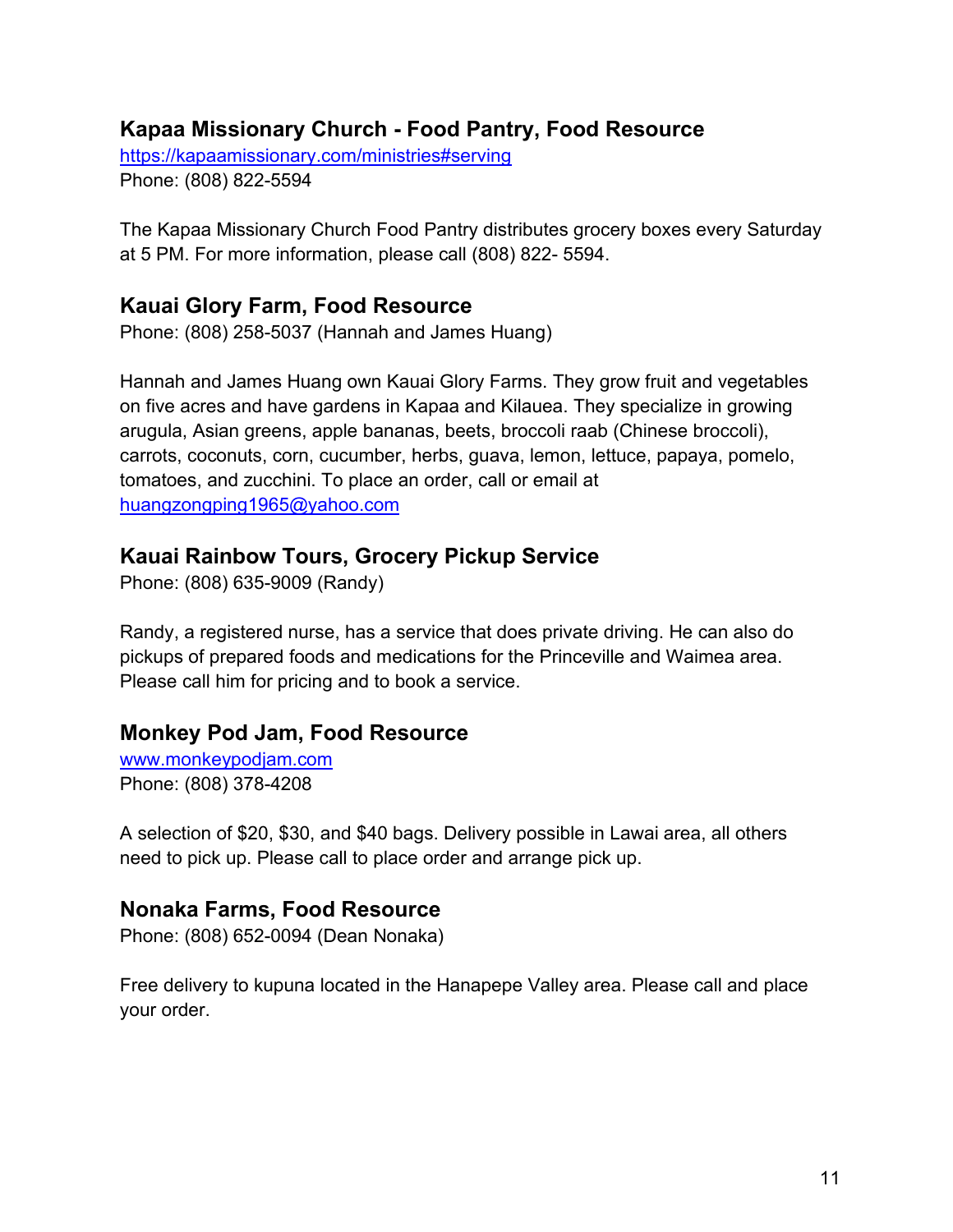### <span id="page-16-0"></span>**Ohana Health Box, Food Resource**

Phone: (808) 634-1741 (Mark Jones)

Link on Kauai Buy and Sell. The pick up location is Kintaro's parking lot. Choose from \$30 or \$60 food boxes. The \$60 Box feeds a family of 4 for a week or we can cut that in half for you with a \$30 box. Electronic payment only, no cash. Please call to place an order.

### <span id="page-16-1"></span>**Our Kupuna - Statewide, Food Resource**

[https://www.ourkupuna.com/](http://www.ourkupuna.com/) Phone: (808) 400-4506

Our Kupuna is a free service provided by volunteers interested in helping kupuna in their community. The volunteer is matched to a kupuna (over age 65 years old). The volunteer will check in with the kupuna once a week and shop for food and necessary supplies, so the kupuna does not have to leave their home. The kupuna is responsible for reimbursing the sponsor for the cost of the items via cash/check (no credit cards allowed). To access the service, Kupuna will need to apply online.

## <span id="page-16-2"></span>**Stay Home Kauai, Grocery Pick up and Delivery Service**

[www.stayhomekauai.com](http://www.stayhomekauai.com/)

Stay Home Kauai assists frail kupuna age 65 or older who live alone or have no family on Kauai to assist them. Volunteers deliver up to 5 items chosen from their online list. The items and delivery are free of charge to kupuna. Please complete an assistance form online.

### <span id="page-16-3"></span>**Wooten Farms. Food Resource**

Phone: (808) 823-6807

Located in Anahola/Aliomanu area. Sells organic vegetables, fruits, and herbs. Kupuna can call by 9 AM to order and set up a time to pick up at the Wooten's home. Cash Only.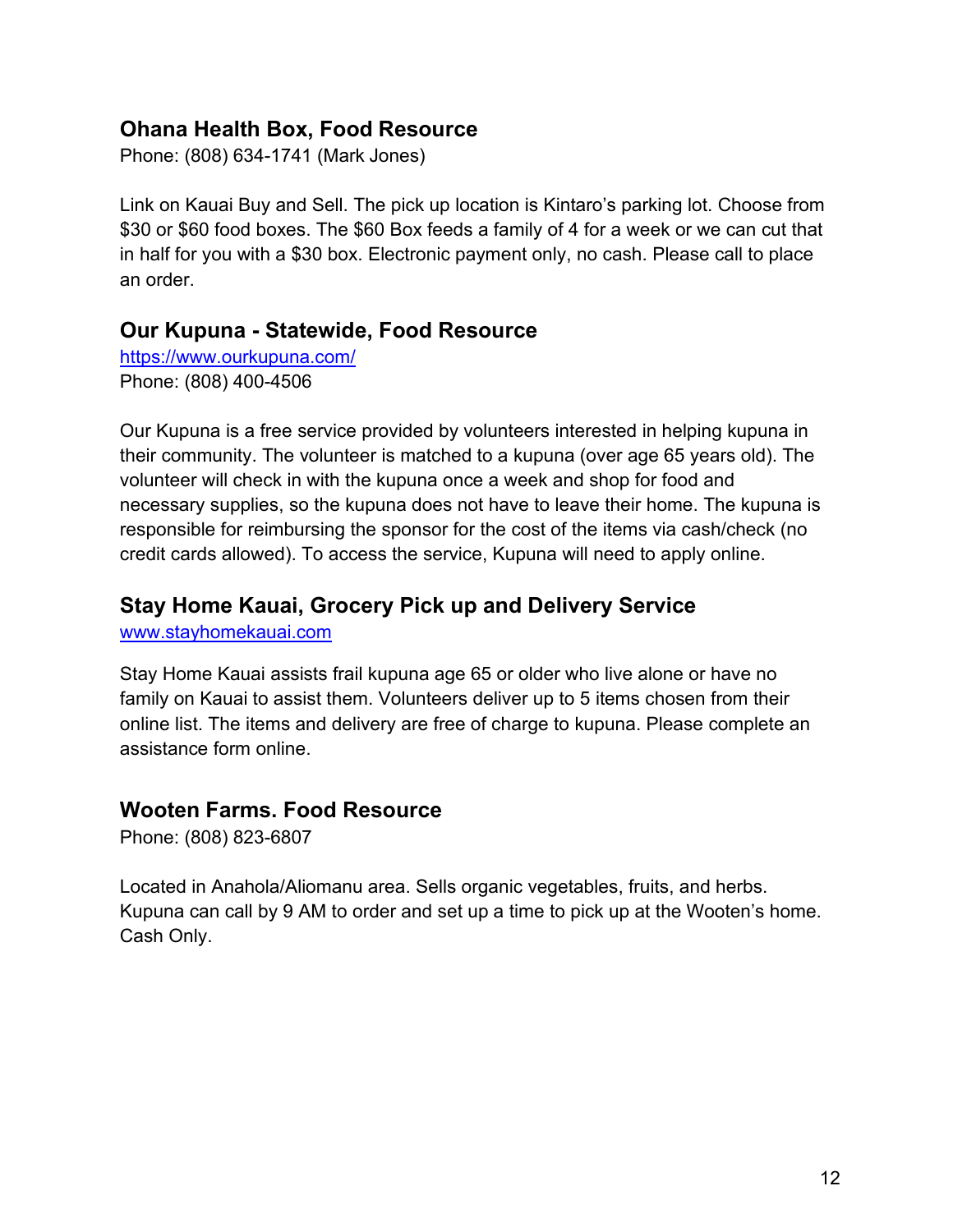# <span id="page-17-0"></span>**FOOD DELIVERY SERVICES**

The following companies deliver food to households, regardless of age.

### <span id="page-17-1"></span>**Amazon**

<https://www.amazon.com/>

Amazon features non-perishable groceries, cleaning supplies, and other items that will be mailed to your home.

### <span id="page-17-2"></span>**Foodland to You – Ala Moana and Pearl City**

<https://shop.foodland.com/> Ala Moana Concierge (808) 949-2998  $\Box$  Pearl City Concierge (808) 453-4509

Foodland will delivery groceries to your home for a fee of \$12.99 for any orders of \$50 or more (FREE on your first order). Please order online or call the concierge for assistance. Foodland will deliver to the following areas near Ala Moana and Pearl City store. **Ala Moana zip codes**: 96813, 96814, 96815, 96816, 96817, 96822 (excluding Tantalus) and 96826. **Pearl City zip codes**: 96782, 96701, 96797 with restrictions to Waikele and Waipahu Triangle.

### <span id="page-17-3"></span>**Shipt Grocery Delivery Service**

Times Supermarket, Big Save Markets, and Shima's Market partner with Shipt grocery delivery service. Same day deliveries. Member subscription is \$99 a year or \$14 per month. Delivery is free for members on orders over \$35. Smaller orders under \$35 are welcome, but a \$7 delivery fee will be added to help cover the costs of shopping and delivery.

> **Times Supermarket:** <https://shipt.com/times-supermarkets> **Big Save Markets**: [https://shipt.com/big-save](https://www.shipt.com/big-save) **Shima's Market:** <https://shipt.com/shimas>

### <span id="page-17-4"></span>**Meal Delivery: From Restaurant to your Home**

A delivery person will pick up your order at the restaurant and deliver the meal to your home. For menus and pricing, please go online to order.

> **Grubhub:** [www.grubhub.com/](http://www.grubhub.com/) **Postmates:** <https://postmates.com/> **UberEats**: <https://www.ubereats.com/> **Door Dash:** <https://www.doordash.com/> **Bite Squad:** <https://www.bitesquad.com/>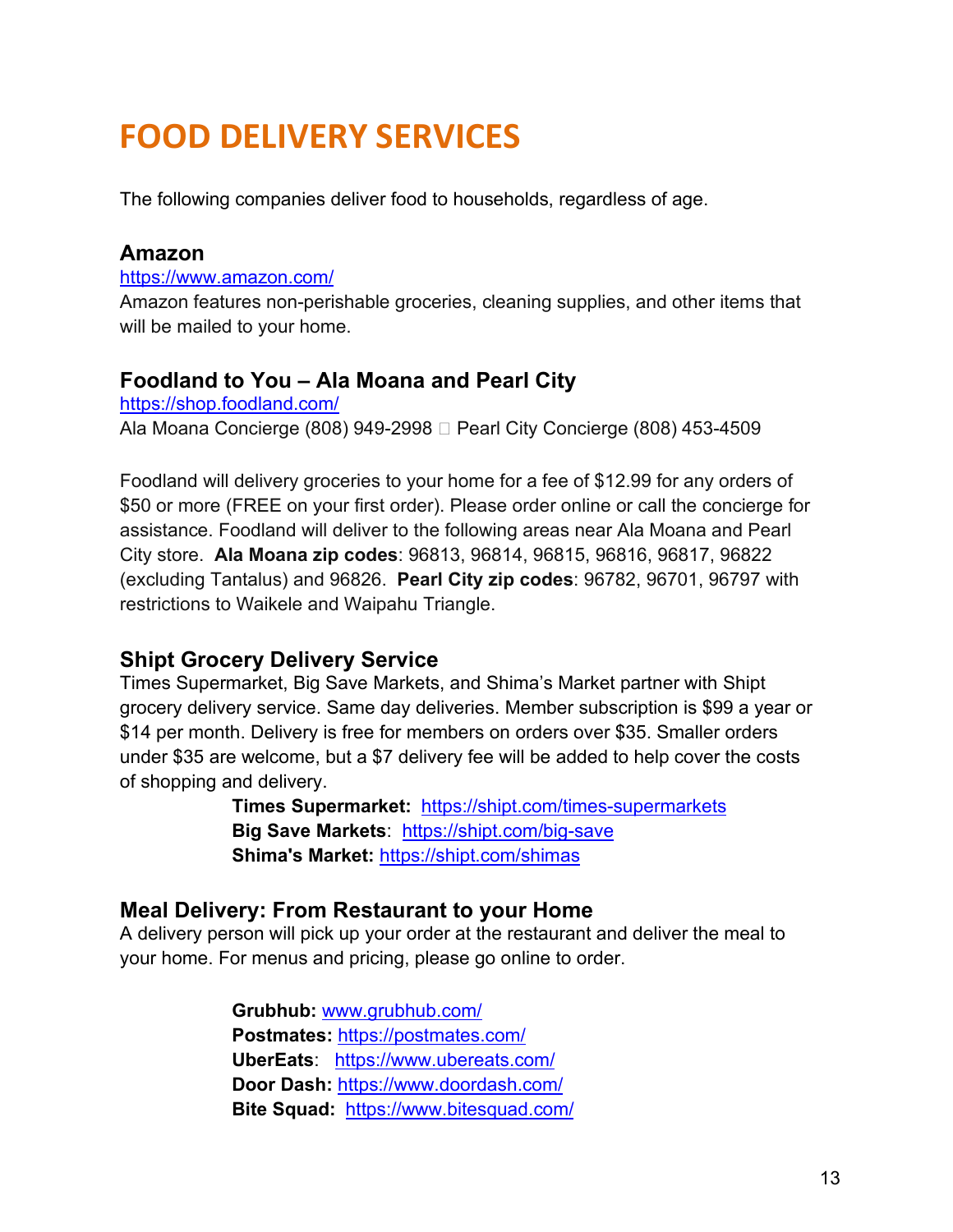# <span id="page-18-0"></span>**STORES WITH KUPUNA HOURS**

## <span id="page-18-1"></span>**Big Save Markets**

Reserved shopping times for Kupuna and accompanying caregiver and those with compromised immune systems.

EVERYDAY - first TWO hours of store opening for stores that open at 5 AM. EVERYDAY - first ONE hour of store opening for stores that open at 6 AM. Store hours vary with location.

## <span id="page-18-2"></span>**Costco**

Tuesdays and Thursdays, from 8 AM to 9 AM, are designated for shoppers 60 and older.

## <span id="page-18-3"></span>**Foodland**

First hour of business on Tuesdays, Thursdays and Saturdays to serve only seniors (age 60+) and an accompanying caregiver or assisting family member at all stores statewide. In addition, seniors will be offered Foodland's "Senior Thursday" 5% discount on these days and times. Store hours vary by location.

### <span id="page-18-4"></span>**Safeway**

Every Tuesday and Thursday from 7 AM to 8 AM for seniors and other consumers at higher risk for the coronavirus, including pregnant women and those with compromised immune systems.

## <span id="page-18-5"></span>**Shima's Market**

Reserved shopping times for Kupuna and accompanying caregiver and those with compromised immune systems EVERYDAY from 6:00 AM to 7:00 AM.

## <span id="page-18-6"></span>**Target**

The first hour of shopping at stores each Wednesday is dedicated to older adults and those with underlying health concerns. Opening hours vary by location.

## <span id="page-18-7"></span>**Times Supermarkets**

Reserved shopping times for Kupuna and accompanying caregiver and those with compromised immune systems.

EVERYDAY - first TWO hours of store opening for stores that open at 5 AM. EVERYDAY - first ONE hour of store opening for stores that open at 6 AM. Store opening hours are available by visiting [www.timessupermarkets.com](http://www.timessupermarkets.com/)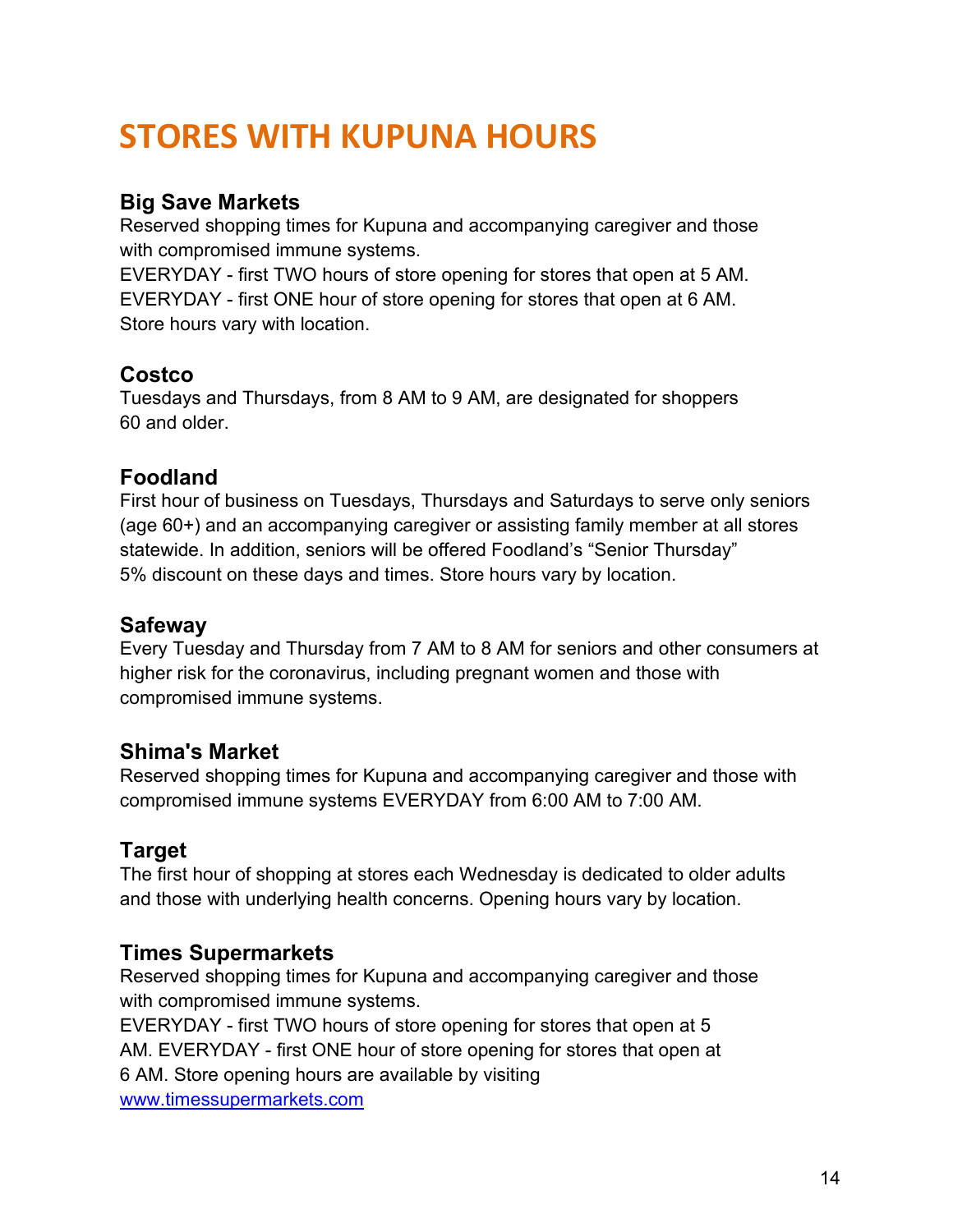### <span id="page-19-0"></span>**Walgreens**

Every Tuesday is senior's day, with all-day discounts and senior-only shopping from 8 AM to 9 AM The hour is also designated for caregivers and immediate families. Discounts include 30 percent off Walgreen brands and 20 percent off national brands for those 55 and older.

### <span id="page-19-1"></span>**Walmart**

Every Tuesday, shoppers 60 and older can shop one hour before the store open. Its pharmacies and vision centers will also be open. Store hours: 7 AM to 8:30 PM

### <span id="page-19-2"></span>**Whole Foods**

Shoppers who are 60 and older can shop at stores for one hour before the store opens to the general public. Store hours vary by location.